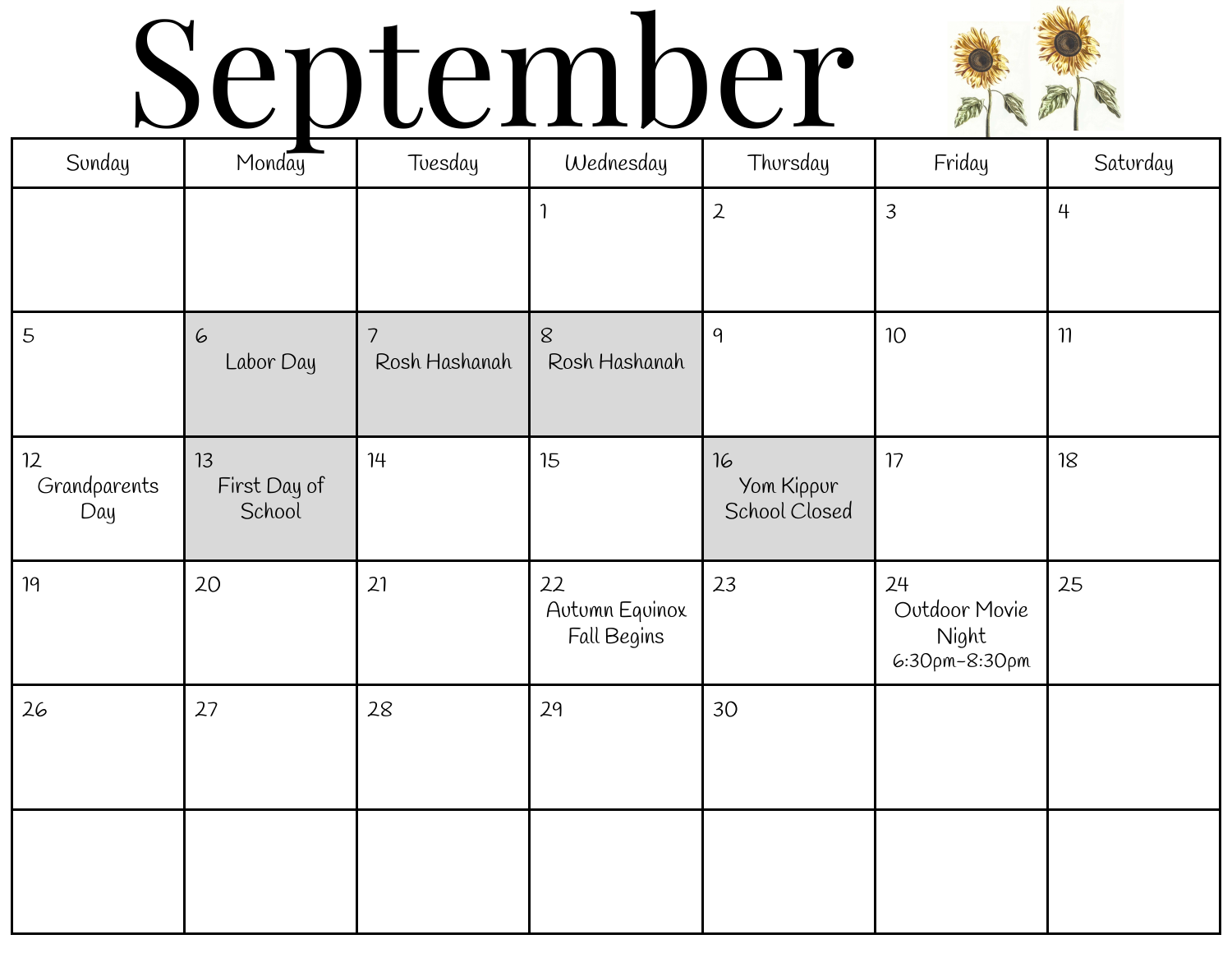

# October

| Sunday                    | Monday                                    | Tuesday                     | Wednesday                             | Thorsday                                                     | Friday                            | Saturday       |
|---------------------------|-------------------------------------------|-----------------------------|---------------------------------------|--------------------------------------------------------------|-----------------------------------|----------------|
|                           |                                           |                             |                                       |                                                              | 1                                 | $\overline{2}$ |
| $\overline{3}$            | $\overline{4}$<br>Fire Prevention<br>Week | 5<br>Practice<br>Fire Drill | 6<br>Firefighter Visit<br>(tentative) | $\overline{\phantom{a}}$<br>Firefighter Visit<br>(tentative) | $\,8\,$<br>Practice<br>Fire Drill | 9              |
| $10$                      | 11<br>Columbus Day<br>School Closed       | 12                          | 13                                    | 14<br>Picture Day                                            | 15                                | 16             |
| 17                        | 18                                        | 19                          | 20                                    | 21<br>Fall Harvest<br>Party                                  | 22<br>Fall Harvest<br>Party       | 23             |
| 24                        | 25                                        | 26                          | 27                                    | 28<br>Halloween<br>Parade                                    | 29<br>Halloween<br>Parade         | 30             |
| 31<br>Нарру<br>Halloween! |                                           |                             |                                       |                                                              |                                   |                |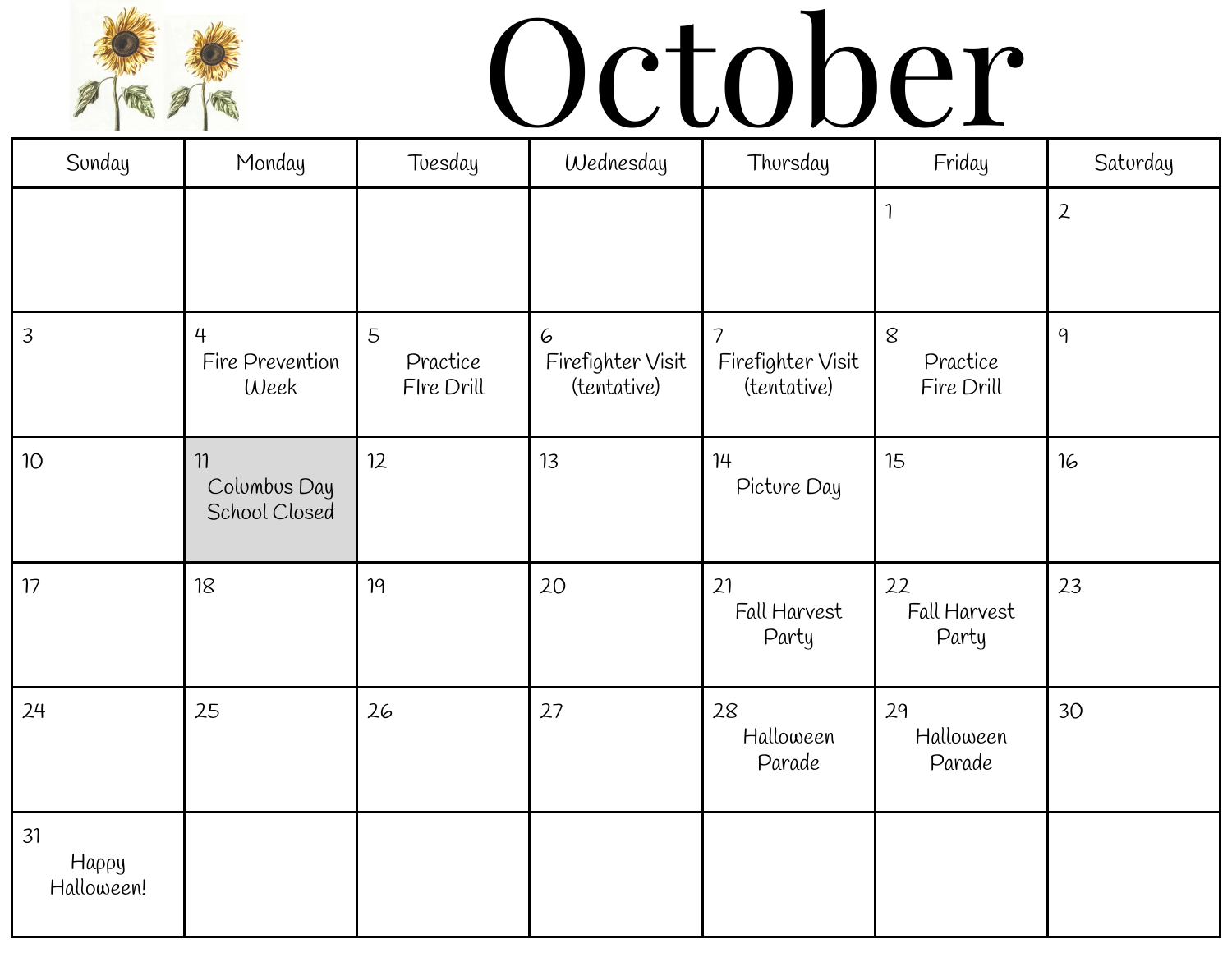

# November

| Sunday                                | Monday                      | Toesday                                         | Wednesday           | Thorsday                                | Friday              | Saturday |
|---------------------------------------|-----------------------------|-------------------------------------------------|---------------------|-----------------------------------------|---------------------|----------|
|                                       |                             | $\overline{2}$<br>Election Day<br>School Closed | $\overline{3}$      | $\overline{4}$                          | 5                   | 6        |
| $\overline{7}$<br>Daylight<br>Savings | $\,8\,$                     | 9                                               | 10 <sup>°</sup>     | $\eta$<br>Veterans Day<br>School Closed | 12                  | 13       |
| 14                                    | 15                          | 16                                              | 17                  | 18                                      | 19                  | 20       |
| 21                                    | 22<br>Thanksgiving<br>Feast | 23<br>Thanksgiving<br>Feast                     | 24<br>School Closed | 25<br>Thanksgiving<br>School Closed     | 26<br>School Closed | 27       |
| 28                                    | 29                          | 30                                              |                     |                                         |                     |          |
|                                       |                             |                                                 |                     |                                         |                     |          |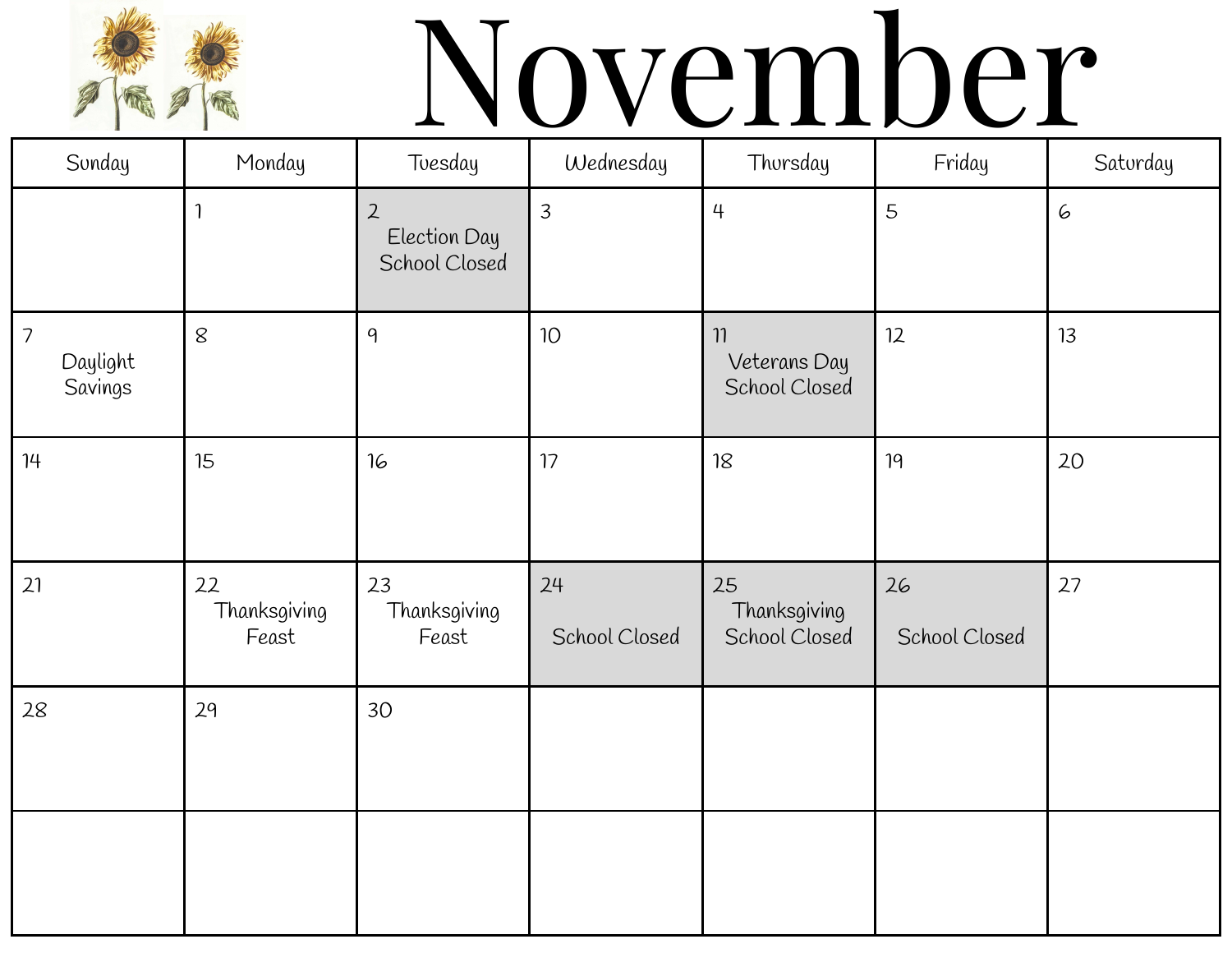# December

| Sonday | Monday                                 | Toesday                                | Wednesday                              | Thorsday                               | Friday                                 | Saturday       |
|--------|----------------------------------------|----------------------------------------|----------------------------------------|----------------------------------------|----------------------------------------|----------------|
|        |                                        |                                        | $\mathbf{1}$                           | $\overline{2}$                         | 3                                      | $\overline{4}$ |
| 5      | 6                                      | $\overline{\phantom{a}}$               | 8                                      | 9                                      | 10 <sup>°</sup>                        | 11             |
| 12     | 13                                     | 14                                     | 15                                     | 16                                     | 17                                     | 18             |
| 19     | 20                                     | 21                                     | 22<br>PJ's and Holiday<br>Movie        | 23<br>PJ's and Holiday<br>Movie        | 24<br>Christmas Eve<br>School Closed   | 25             |
| 26     | 27<br>Christmas Break<br>School Closed | 28<br>Christmas Break<br>School Closed | 29<br>Christmas Break<br>School Closed | 30<br>Christmas Break<br>School Closed | 31<br>Christmas Break<br>School Closed |                |
|        |                                        |                                        |                                        |                                        |                                        |                |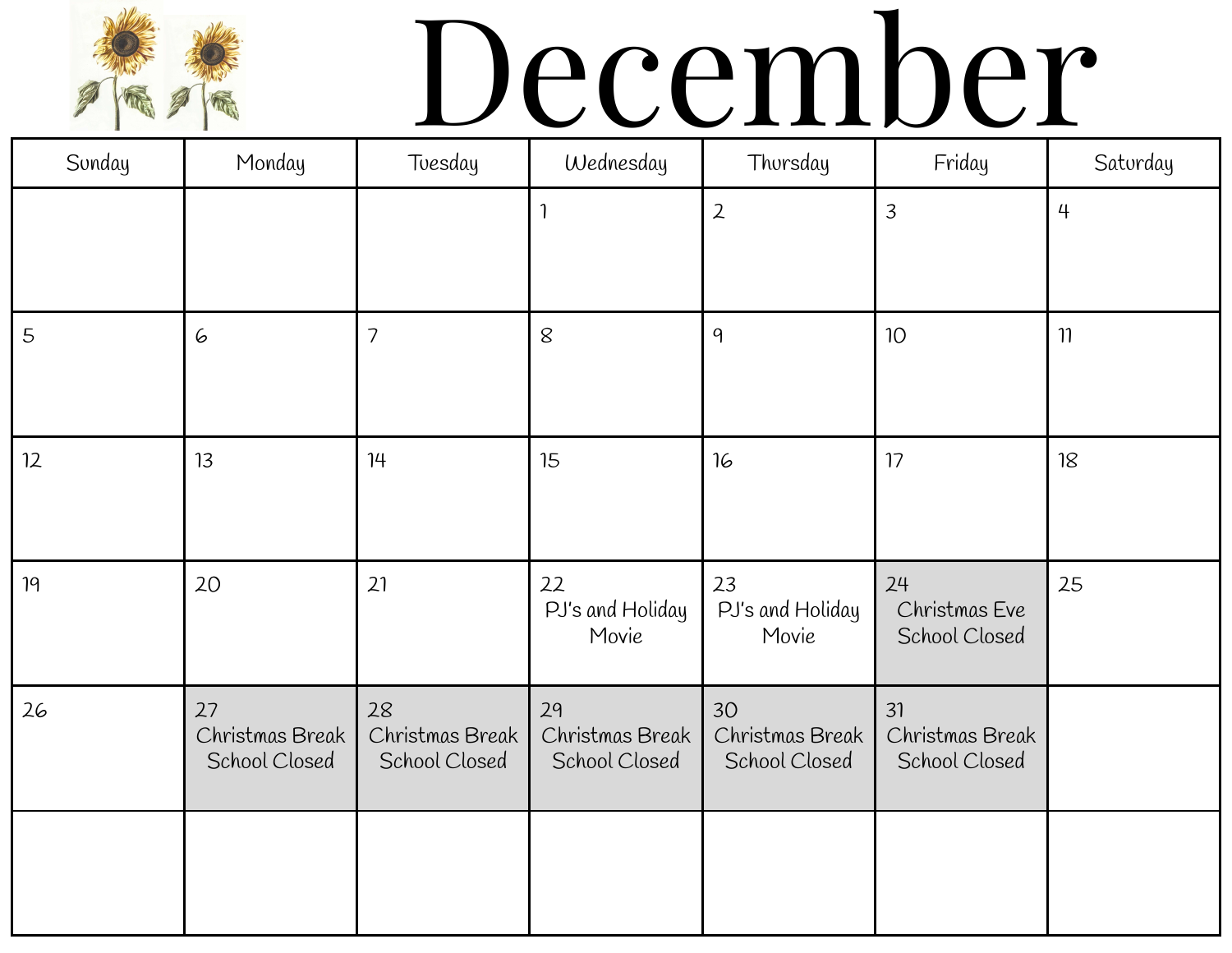### January



| Sonday         | Monday                                               | Toesday        | Wednesday | Thorsday | Friday         | Saturday                |
|----------------|------------------------------------------------------|----------------|-----------|----------|----------------|-------------------------|
|                |                                                      |                |           |          |                | $\overline{\mathbf{1}}$ |
|                |                                                      |                |           |          |                |                         |
| $\overline{2}$ | $\overline{3}$                                       | $\overline{4}$ | 5         | 6        | $\overline{7}$ | $\,8\,$                 |
|                |                                                      |                |           |          | School Closed  |                         |
| 9              | $10°$                                                | $\eta$         | 12        | 13       | 14             | 15                      |
|                |                                                      |                |           |          |                |                         |
| 16             | 17<br>Martin Lother<br>King Jr. Day<br>School Closed | $18$           | 19        | 20       | 21             | 22                      |
| 23             | 24                                                   | 25             | 26        | 27       | 28             | 29                      |
| 30             | 31                                                   |                |           |          |                |                         |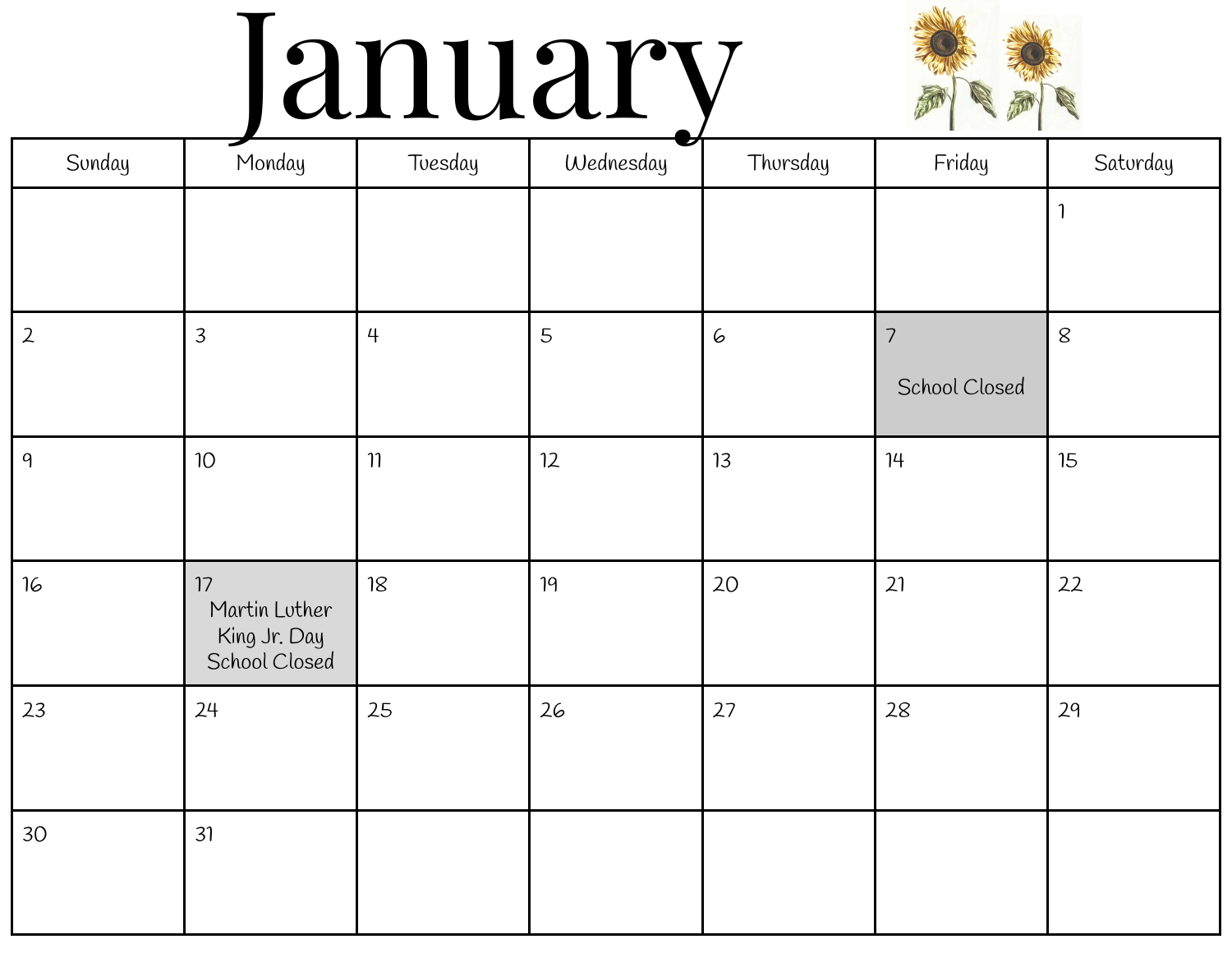## February



| Sunday | Monday                                                 | Toesday                              | Wednesday                                   | Thorsday                                    | Friday                               | Saturday |
|--------|--------------------------------------------------------|--------------------------------------|---------------------------------------------|---------------------------------------------|--------------------------------------|----------|
|        |                                                        | $\mathbf{1}$                         | $\overline{2}$                              | $\overline{3}$                              | $\overline{4}$                       | 5        |
| 6      | $\overline{\phantom{a}}$                               | $\,$ $\,$                            | 9                                           | 10 <sup>°</sup>                             | $\eta$                               | 12       |
| 13     | 14<br>Happy<br>Valentine's Day!                        | 15                                   | 16<br>100th Day of<br>School<br>Celebration | 17<br>100th Day of<br>School<br>Celebration | 18<br>100th Day of<br>School         | 19       |
| 20     | 21<br>Presidents Day<br>Winter Recess<br>School Closed | 22<br>Winter Recess<br>School Closed | 23<br>Winter Recess<br>School Closed        | 24<br>Winter Recess<br>School Closed        | 25<br>Winter Recess<br>School Closed | 26       |
| 27     | 28                                                     |                                      |                                             |                                             |                                      |          |
|        |                                                        |                                      |                                             |                                             |                                      |          |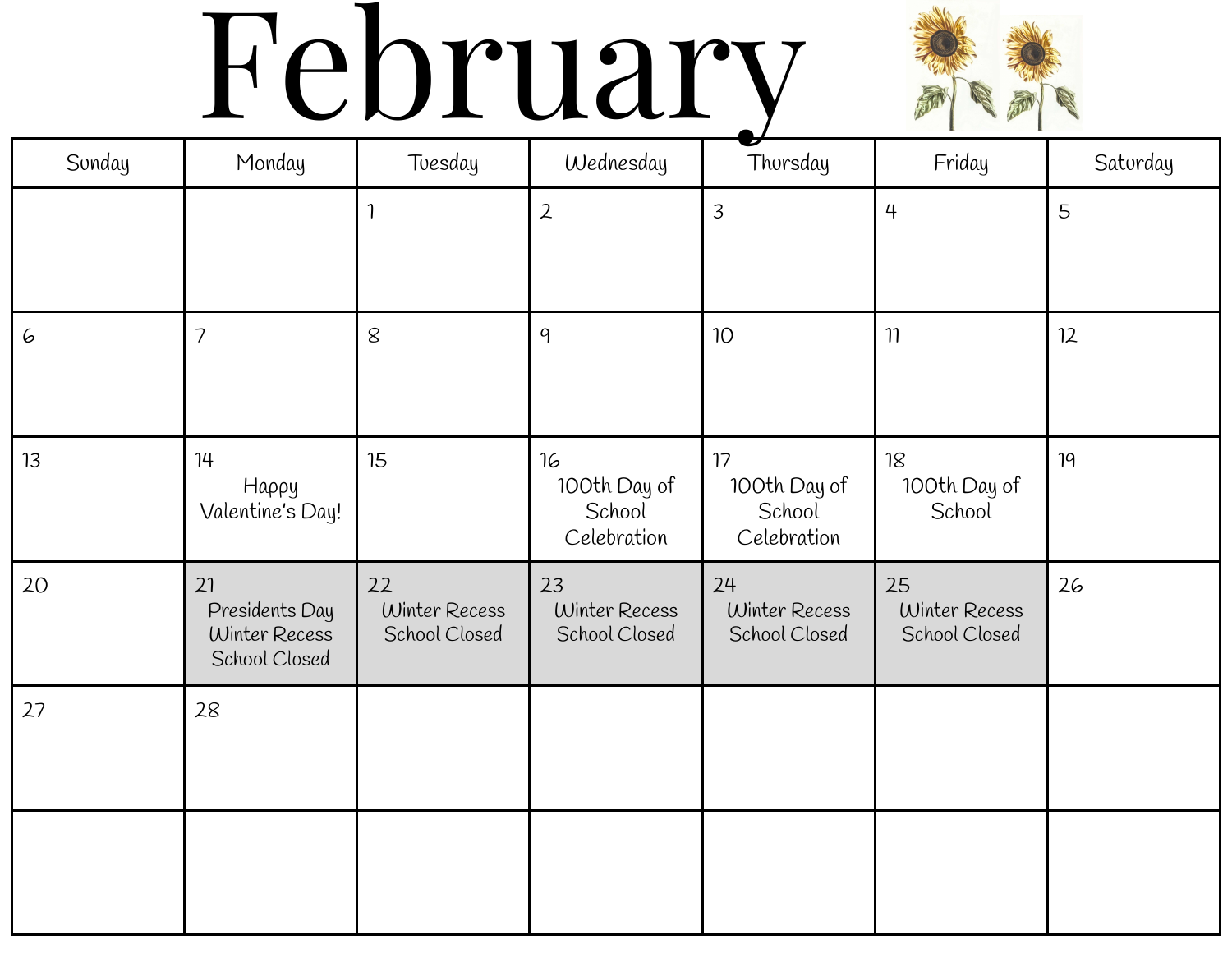#### March



| Sonday                 | Monday                         | Toesday      | Wednesday                                  | Thorsday                | Friday         | Saturday |
|------------------------|--------------------------------|--------------|--------------------------------------------|-------------------------|----------------|----------|
|                        | 28<br>Dr. Seuss Spirit<br>Week | $\mathbf{1}$ | $\overline{2}$<br>Dr. Seuss'<br>Birthday   | $\overline{3}$          | $\overline{4}$ | 5        |
| 6                      | $\overline{\phantom{a}}$       | $\delta$     | 9                                          | 10 <sup>°</sup>         | $\eta$         | 12       |
| 13<br>Daylight Savings | 14                             | 15           | 16<br>Fertile Egg<br>Incubation<br>Begins! | 17<br>St. Patrick's Day | 18             | 19       |
| 20                     | 21                             | 22           | 23                                         | 24                      | 25             | 26       |
| 27                     | 28                             | 29           | 30                                         | 31<br>Art Show          |                |          |
|                        |                                |              |                                            |                         |                |          |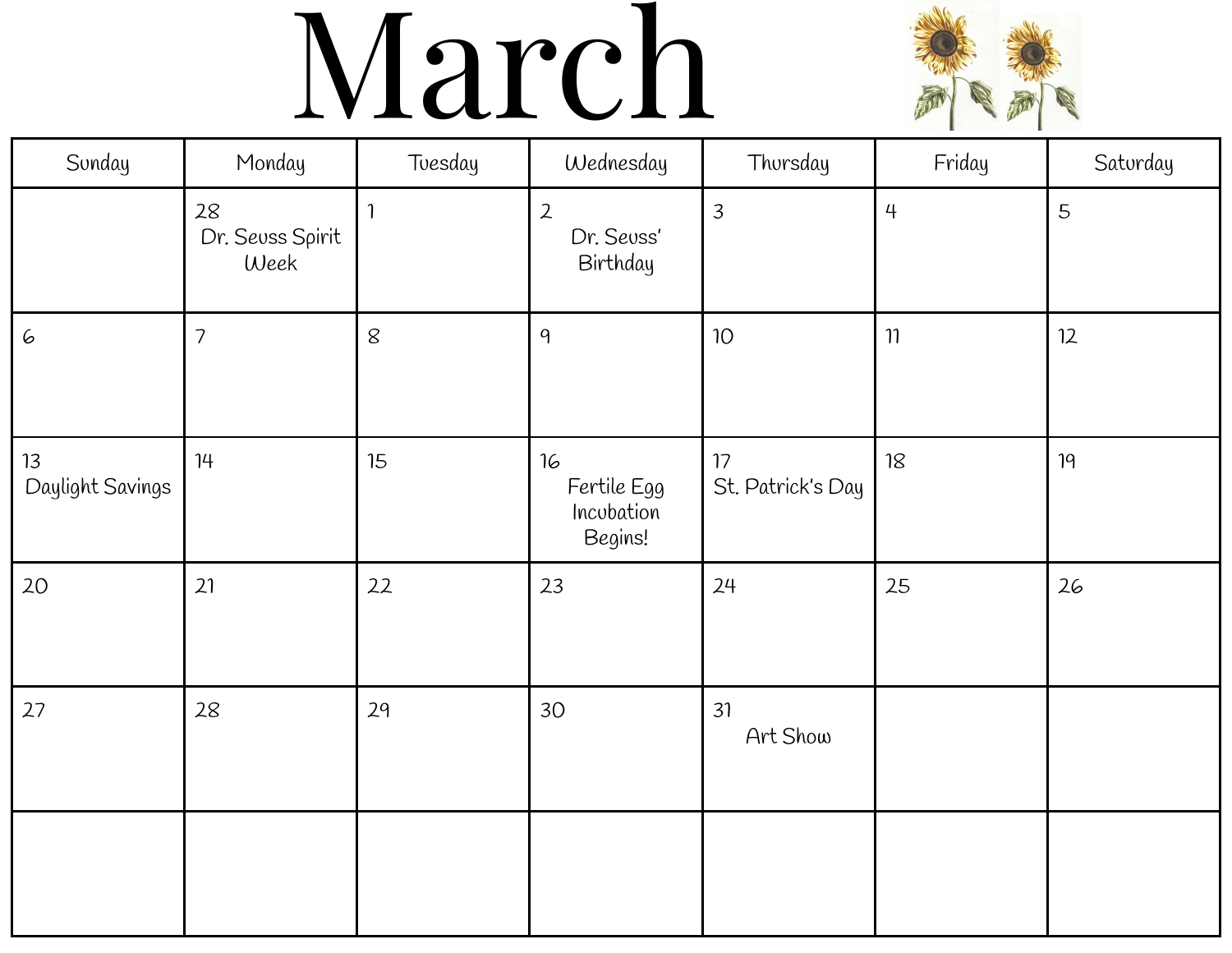

# April

| Sunday            | Monday                                      | Toesday                              | Wednesday                            | Thorsday                             | Friday                                            | Saturday                         |
|-------------------|---------------------------------------------|--------------------------------------|--------------------------------------|--------------------------------------|---------------------------------------------------|----------------------------------|
|                   |                                             |                                      |                                      |                                      | 1                                                 | $\mathfrak{2}$<br>Ramadan Begins |
| $\overline{3}$    | $\overline{4}$                              | 5<br>Chick Hatch Day                 | 6                                    | $\overline{7}$                       | 8                                                 | 9                                |
| 10<br>Palm Sunday | $\eta$<br>Spring<br>Celebration             | 12<br>Spring<br>Celebration          | 13<br>Spring<br>Celebration          | 14<br>Spring Recess<br>School Closed | 15<br>Spring Recess<br>School Closed              | 16                               |
| 17<br>Easter      | 18<br><b>Spring Recess</b><br>School Closed | 19<br>Spring Recess<br>School Closed | 20<br>Spring Recess<br>School Closed | 21<br>Spring Recess<br>School Closed | 22<br>Earth Day<br>Spring Recess<br>School Closed | 23                               |
| 24                | 25                                          | 26                                   | 27                                   | 28                                   | 29                                                | 30<br>Arbor Day                  |
|                   |                                             |                                      |                                      |                                      |                                                   |                                  |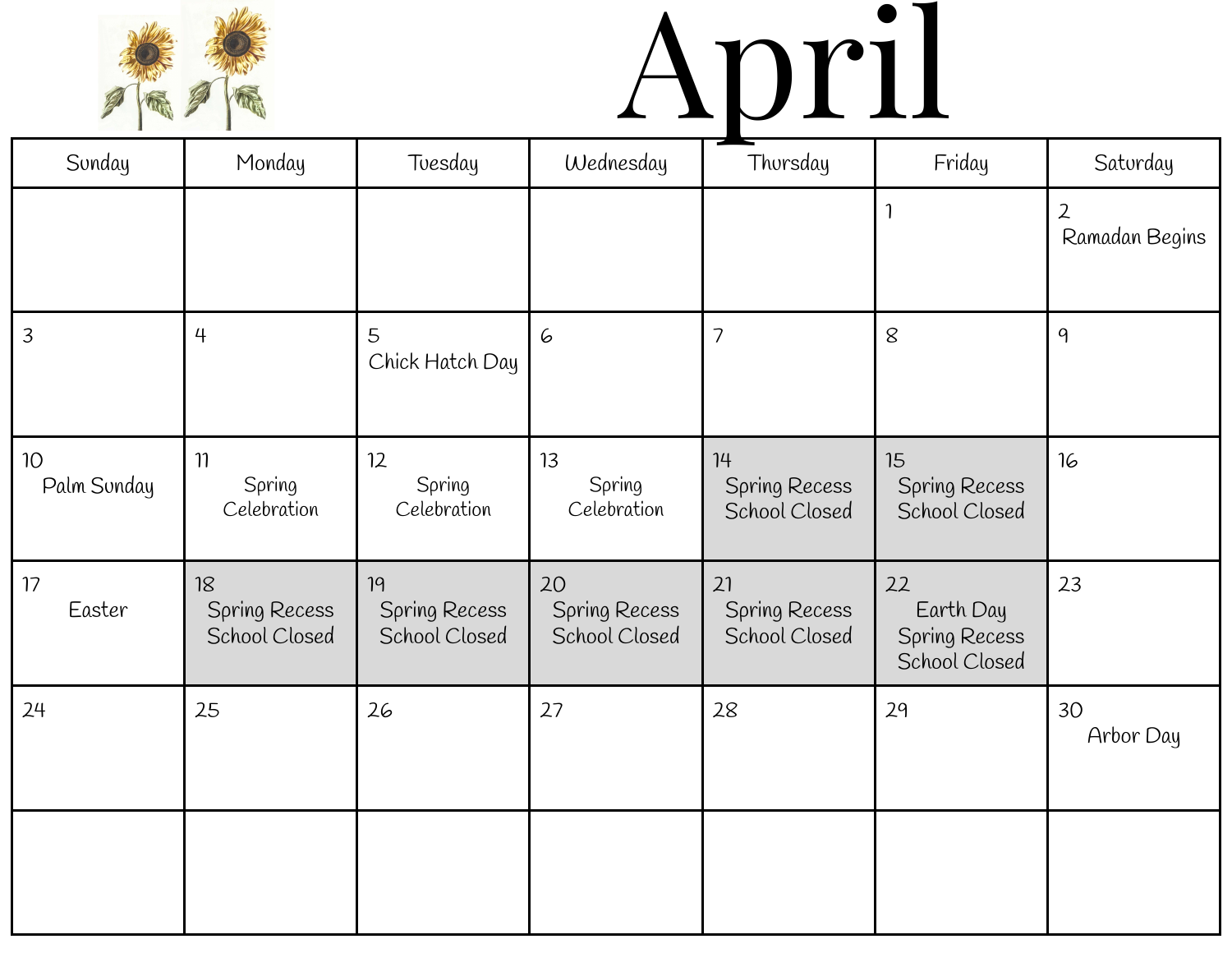

## May

| Sunday                  | Monday                              | Toesday                           | Wednesday                             | Thorsday                 | Friday              | Saturday       |
|-------------------------|-------------------------------------|-----------------------------------|---------------------------------------|--------------------------|---------------------|----------------|
| $\mathbf{1}$            | $\overline{2}$<br>Ramadan Ends      | $\overline{3}$<br>Eid Celebration | $\overline{4}$<br>Mother's Day<br>Tea | 5<br>Mother's Day<br>Tea | 6                   | $\overline{7}$ |
| $\,8\,$<br>Mother's Day | 9                                   | 10 <sup>°</sup>                   | $\eta$                                | 12                       | 13                  | 14             |
| 15                      | 16                                  | 17                                | 18                                    | 19                       | 20<br>School Closed | 21             |
| 22                      | 23                                  | 24                                | 25                                    | 26                       | 27<br>School Closed | 28             |
| 29                      | 30<br>Memorial Day<br>School Closed | 31<br>School Closed               |                                       |                          |                     |                |
|                         |                                     |                                   |                                       |                          |                     |                |